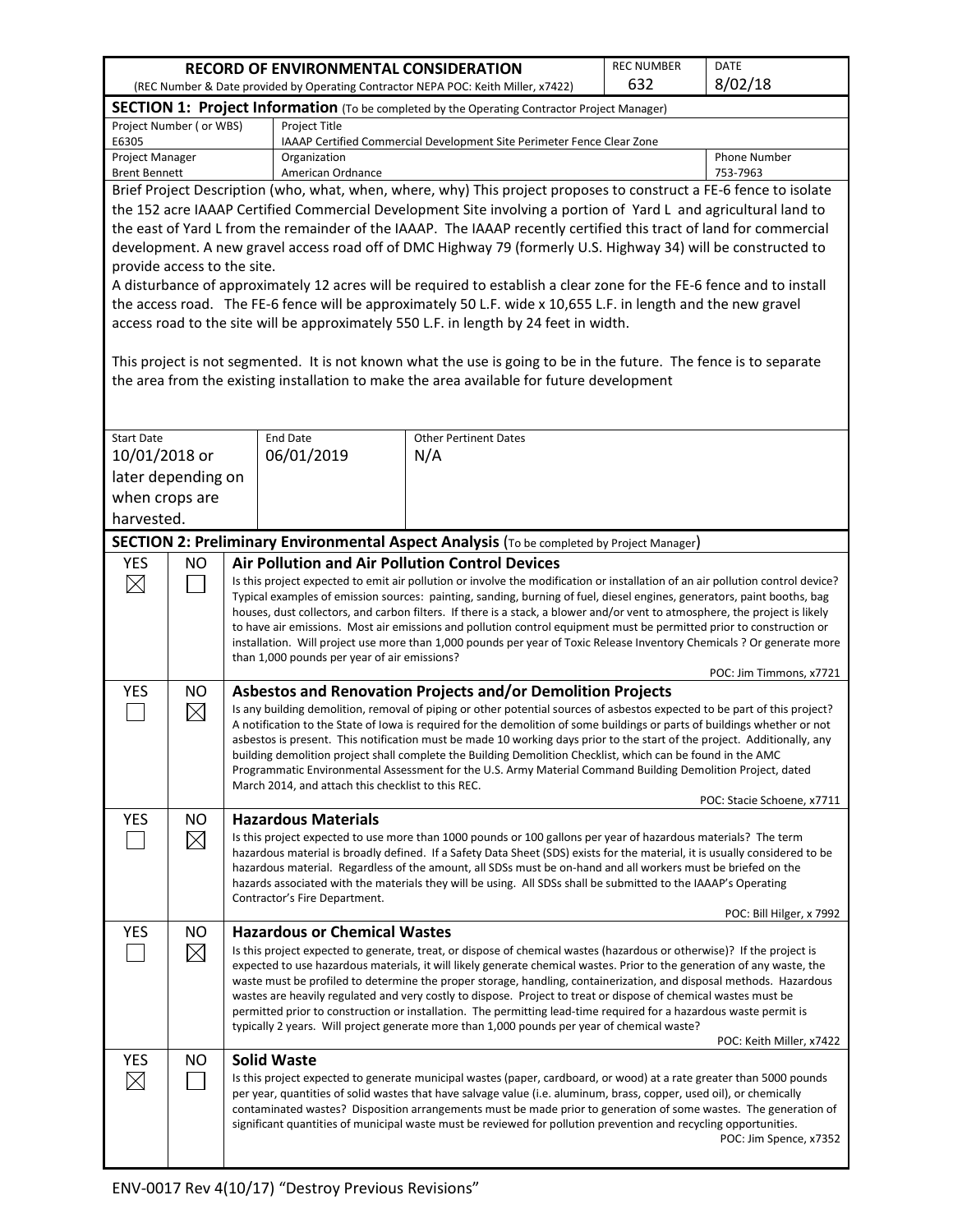| <b>YES</b>                 | NO.<br>$\boxtimes$       | Wastewater<br>Is this project expected to generate industrial or sanitary wastewaters? The addition of new types of wastewater to<br>IAAAP's sanitary or industrial wastewater treatment system usually requires state notification and/or permit<br>modification. A treatment capability evaluation may also be required. If the wastewater permit must be modified, it<br>must be done prior to the discharge of any wastewater. The permit modification may take several months.<br>POC: Bill Hilger, x7992                                                                                                                                                                                                                                                                                                                         |                                                                  |  |  |  |  |
|----------------------------|--------------------------|----------------------------------------------------------------------------------------------------------------------------------------------------------------------------------------------------------------------------------------------------------------------------------------------------------------------------------------------------------------------------------------------------------------------------------------------------------------------------------------------------------------------------------------------------------------------------------------------------------------------------------------------------------------------------------------------------------------------------------------------------------------------------------------------------------------------------------------|------------------------------------------------------------------|--|--|--|--|
| <b>YES</b><br>$\boxtimes$  | ΝO                       | <b>Cultural Resources, Archeological (Historic and Prehistoric) and Structures</b><br>Is this project expected to disturb soil? Does this project involve a modification, maintenance or repair to a building? If<br>so, consultation may need to be obtained from the Iowa SHPO prior to beginning any work. If any new cultural<br>resource site(s) are discovered during the construction excavation, work must stop until the site can be investigated. .<br>POC: Joe Haffner, x7903                                                                                                                                                                                                                                                                                                                                               |                                                                  |  |  |  |  |
| <b>YES</b><br>$\boxtimes$  | <b>NO</b>                | <b>Natural Resources</b><br>Is this project expected to disturb any natural resources, including agriculture land? This typically includes the removal<br>of trees, disturbance of natural habitats (increased light or noise), wetlands, and impacts to threatened or endangered<br>species. Projects in areas that already have construction present will not likely impact any natural resources; projects in<br>undeveloped or agricultural areas may.<br>POC: Joe Haffner, x7903                                                                                                                                                                                                                                                                                                                                                  |                                                                  |  |  |  |  |
| <b>YES</b><br>$\boxtimes$  | <b>NO</b>                | <b>Storm Water</b><br>Will there be storm water runoff from this project? If the project is one acre or more, a separate storm water<br>construction permit will be required along with a plan that describes storm water pollution control and erosion control<br>measures. If the project is smaller than one acre, it will be included in the IAAAP's General Storm Water Pollution<br>Prevention Plan. Note that Cement and Asphalt batch tanks have specific storm water permits.<br>POC: Bill Hilger, x7992                                                                                                                                                                                                                                                                                                                      |                                                                  |  |  |  |  |
| <b>YES</b>                 | <b>NO</b><br>$\boxtimes$ | <b>Environmental Noise</b><br>Is noise from this project likely to disturb natural areas of the off-post community? As a general guide, if workers<br>immediately outside the project are not required to wear hearing protection, then no environmental impacts are<br>expected.                                                                                                                                                                                                                                                                                                                                                                                                                                                                                                                                                      |                                                                  |  |  |  |  |
| <b>YES</b>                 | NO<br>$\boxtimes$        | POC: Keith Miller, x7422<br><b>Storage Tanks</b><br>Does this project involve the installation modification, or removal of a storage tank either above ground or below<br>ground? Some tanks require state permit prior to construction and require secondary containment and other leak<br>detection/prevention measures. Additionally, tank work may require changes to the installations SPCC plan.<br>POC: Keith Miller, x7422                                                                                                                                                                                                                                                                                                                                                                                                     |                                                                  |  |  |  |  |
| <b>YES</b>                 | NO<br>$\boxtimes$        | Installation Restoration (IRP, MMRP, FUSRAP, CC, AO Clean Up Sites)<br>Is this project expected to impact any installation restoration sites? No construction is allowed on or near some sites<br>without prior approval from Federal and State regulators. Restoration sites are areas with known or suspected<br>contamination. This contamination could be in the soil, building materials, surface water, sediment or ground water.<br>Contamination Migration Prevention and When to Sample Guidance are maintained by the Government NEPA POC. A<br>map with IRP, MMRP, FUSRAP, and CC sites is maintained by the Government Restoration Manager. AO Clean Up Site<br>maps are maintained by Operating Contractor's Environment Department. The drawings for these sites are located on<br>the AO file: G/Data/Land Use Controls |                                                                  |  |  |  |  |
|                            |                          | IRP, MMRP, FUSRAP & CC POC: Steve Bellrichard x 7150<br>AO Clean Up Site POC: Bill Hilger, x7992                                                                                                                                                                                                                                                                                                                                                                                                                                                                                                                                                                                                                                                                                                                                       |                                                                  |  |  |  |  |
|                            |                          | Note: If any questions in Section 2 are answered yes, the Operating Contractor NEPA POC will coordinate with the appropriate POC to assure<br>32 CFR Part 651.29 screening criteria are satisfied and that no extraordinary circumstances or situations exist. Coordinating activities shall be<br>listed in the Additional Comments box in Section 3 below.                                                                                                                                                                                                                                                                                                                                                                                                                                                                           |                                                                  |  |  |  |  |
|                            |                          | Section 3: National Environmental Policy Act (NEPA)(To be completed by Operating Contractor NEPA POC)                                                                                                                                                                                                                                                                                                                                                                                                                                                                                                                                                                                                                                                                                                                                  |                                                                  |  |  |  |  |
|                            |                          | Project adequately covered in an existing EA or EIS                                                                                                                                                                                                                                                                                                                                                                                                                                                                                                                                                                                                                                                                                                                                                                                    | EA or EIS (Name and Date)                                        |  |  |  |  |
| $\boxtimes$                |                          | Project Categorically excluded under 32 CFR Part 651                                                                                                                                                                                                                                                                                                                                                                                                                                                                                                                                                                                                                                                                                                                                                                                   | <b>Categorical Exclusion</b><br>CX-c (3) Fence/road construction |  |  |  |  |
| <b>Additional Comments</b> |                          | Project requires additional NEPA analysis                                                                                                                                                                                                                                                                                                                                                                                                                                                                                                                                                                                                                                                                                                                                                                                              | on previously disturbed areas.                                   |  |  |  |  |
|                            |                          |                                                                                                                                                                                                                                                                                                                                                                                                                                                                                                                                                                                                                                                                                                                                                                                                                                        |                                                                  |  |  |  |  |